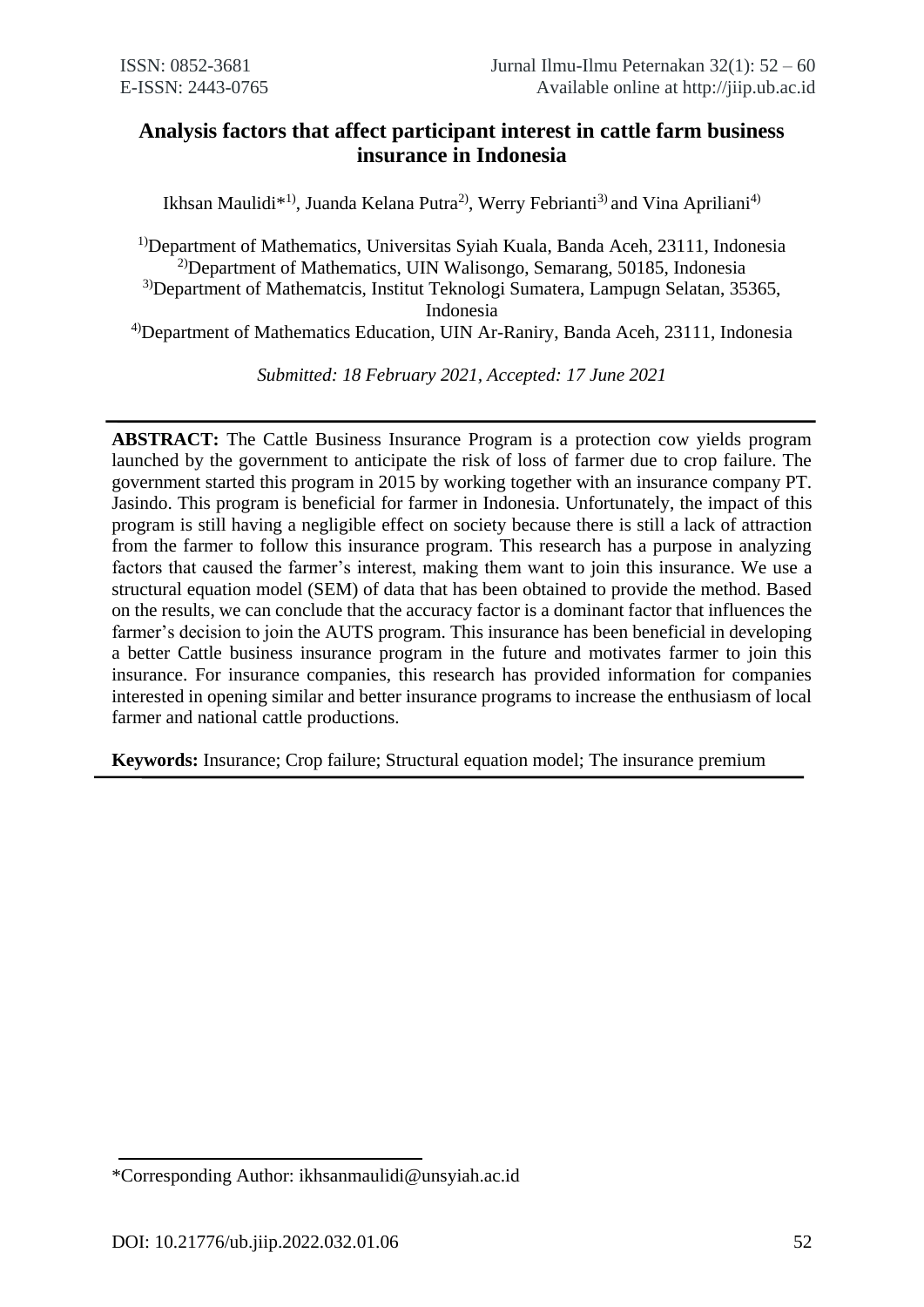## **INTRODUCTION**

Cows are livestock that Indonesians widely consume. Indonesia's national cattle demand in 2018 is 663.290 tonnes. However, domestic cattle production has not achieved these enormous demands (Basith, 2001). Even every year, Indonesia has to import cattle to achieve domestic needs. Therefore, cattle farming is a community business that needs attention to its growth. The cattle farming business has various risks, including death from disease, death due to accidents, natural disasters, disease outbreaks, and even theft. So we need a protection or insurance product that guarantees the sustainability of the cattle farm business. In this case, the Indonesian government has issued Law Number 19 of 2013 concerning Protection and Empowerment of Farmers and Regulation of the Minister of Agriculture Number 40/Permentan/SR.230/7/2015 concerning Facilitation of Agricultural Insurance.

In 2016, the Ministry of Agriculture of the Republic of Indonesia had implemented agricultural insurance specifically intended for the cattle business sector; the program is called Asuransi Usaha Ternak Sapi (AUTS). This is a form of the government's support in protecting farmers from the risk of death and/or loss of cows. Cattle Business Insurance Program(AUTS) is expected to protect cattle farmers in the event of a dead cow due to disease, calving and accidents and/or loss by transferring losses to other parties through insurance coverage, as well as being able to provide education to farmers in managing risks and sound livestock business system.

As a form of activity to relieve cattle farmers in paying premiums, in the early stages of implementing the Cattle Business Insurance program, the government provided premium assistance in the form of subsidies to farmers participating in the Cattle Business Insurance program, namely by issuing a Decree of the Minister of Agriculture of the Republic of Indonesia. No: 56/Kpts/SR.230/B/06/2016 concerning Cattle Business Insurance Premium Assistance Guidelines. In this regard, it is hoped that the implementation of the Cattle Livestock Business Insurance (AUTS) program will run well.

The livestock that can only be insured under the Cattle Livestock Business Insurance (AUTS) program are cattle. The reason are the scarcity of cattle which causes an increase in beef prices and the characteristics of the agricultural sector. Particularly the cultivation sub-sector and Cattle breeding are at high risk because they are susceptible to disease and death, where these conditions can cause losses for cattle. Even though there is other livestock, such as goats, chickens, buffalo, which also have a risk of disease and death, especially for cattle, the price is higher than other livestock so that this is the background for the government in making the Cattle Business Insurance (AUTS) program.

Based on reports from the Cattle Business Insurance (AUTS) program and PT Asuransi Jasa Indonesia (Jasindo) agency, the cumulative claims since the AUTS program was launched in June 2016 to the end of 2017 amounted to 1.138 cows or 9.103.537.000 IDR. Based on this data, we see that the AUTS program positively impacts cattle farmers; with the compensation provided, cattle farmers who suffer losses due to death and/or loss of cows being raised can continue their business.

Unfortunately, the positive impact of AUTS has not been maximally felt by farmers. This is because there are still many farmers who have not joined this insurance (Mahadi, 2018). The Financial Services Authority (OJK) noted that throughout 2017, the total target to be insured was 120.000. However, the realization only reached 92.176 heads or only 76,8%. For this reason, it is necessary to conduct a study to see what factors cause the low interest of farmers in participating in this program.

Based on the background above, we formulated problems that will be examined in the following questions: 1. What factors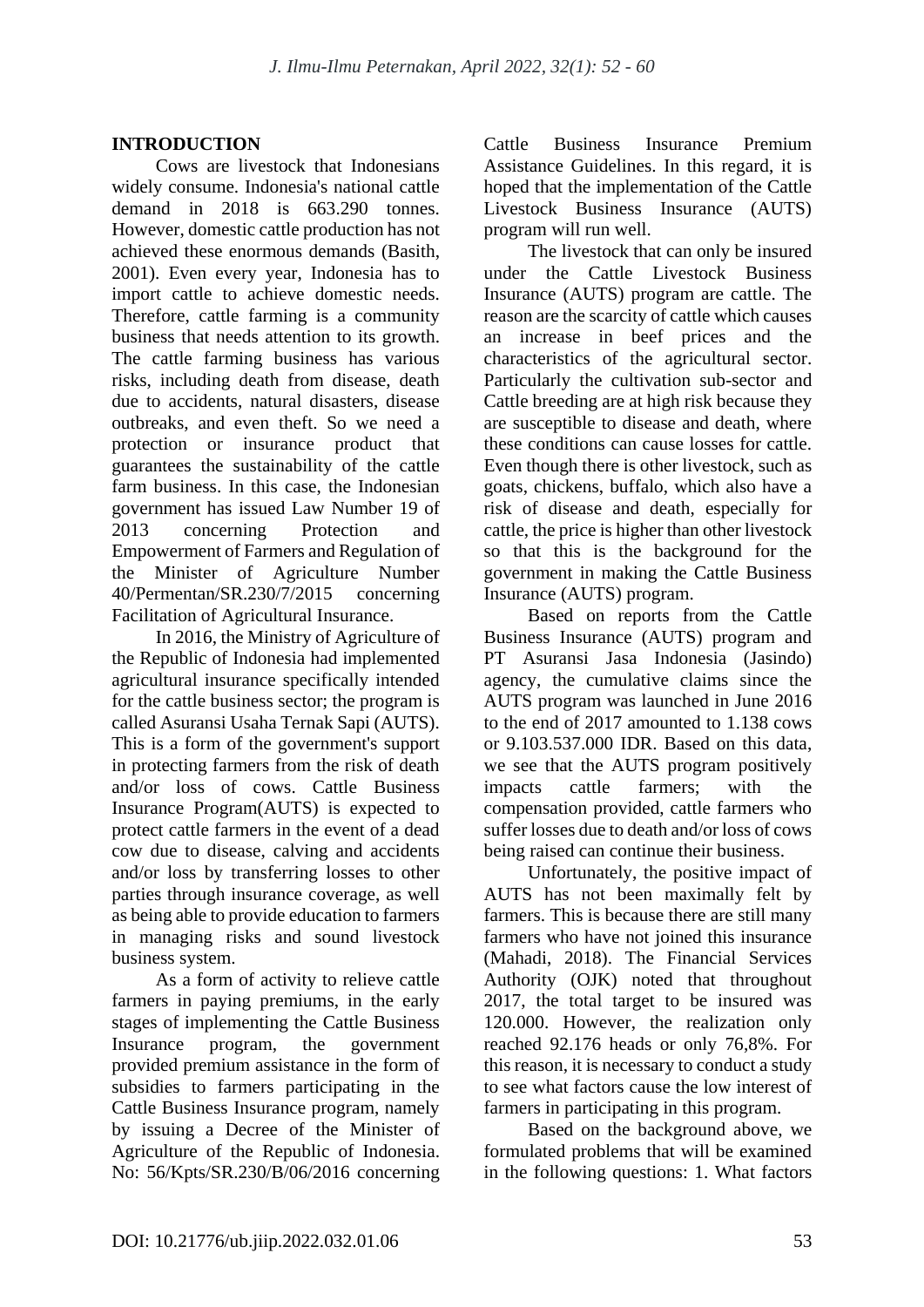influence farmers to participate in Cattle Business Insurance (AUTS)? 2. How much influence do these factors have in influencing farmers' interest in participating in AUTS? Some others related research can be seen in (Ahmad Ilham Kubro, Nurlaili, 2019; Riana, Baba, & Sirajuddin, 2019; Syukur, Musdalipah, Sirajuddin, & Fitriani, 2021).

## **MATERIALS AND METHODS**

The data used in this study are primary data obtained by conducting direct surveys/interviews by giving questionnaires to several cattle farmers in Aceh Tamiang, South Lampung, and Semarang. The number of farmers interviewed was 50 farmers, with details of 30 farmers in the Aceh Tamiang area, ten farmers in South Lampung, and ten farmers in Semarang. The data was taken from February 2020 to June 2020. This study analyzed the factors that affect increasing the interest of farmers to join Cattle Livestock Business Insurance in Indonesia. We used the structural equation model (SEM-PLS).

This SEM model has been built based on the researcher's understanding of a problem to be studied by making a causality relationship between variables. There are two types of variables in this SEM model, namely latent variables and indicator variables (Bollen, 1989). Latent variables are variables that cannot be measured directly. The measurement of this latent variable must use indicator variables. This indicator variable itself can be measured directly and is expected to be able in describing the latent variable well later. The latent variables and indicators used in this study are presented in Table 1 below.

## **Structural equation model**

The structural equation model is a multivariate analysis technique used to construct and test latent variables linked in a causal relationship. SEM models usually require extensive enough data, namely 200- 300 data, based on vital basic concepts. One type of SEM model that can be used to overcome the weaknesses in the theoretical basis of the latent variable relationship and the number of samples that are not too large is the Partial Least Square model or SEM-PLS. The general form of the structural equation model is as follows :

$$
\eta = B\eta + \Gamma\xi + \zeta
$$

where

- $\eta$ : endogenous latent variable vector
- B: endogenous variable coefficient matrix (η) measuring m x m
- $\Gamma$ : matrix of the coefficient of an exogenous latent variable (ξ) measuring m x n
- $\xi$ : exogenous variable measuring n x 1
- $\zeta$ : the random residual/error vector of the relationship between η and ξ measuring m x 1
- m: the number of endogenous latent
- n: the number of exogenous latent variables (Rinaldi, 2015).

## **Validity and reliability**

Validity means how precise and accurate the measuring instrument performs its functions. (Azwar, 1986). Moreover, validity is a measurement that indicates a measuring variable that the researcher should (Cooper & Schindler, 2006). The item's validity is indicated based on the correlation or support for the total item (total score); the calculation is done by correlating the item score with the item total score. If we use more than one factor, it means testing the item's validity by correlating the item score with the factor score, then continuing to correlate the item score with the total factor score (the sum of several factors).

The loading factor is a coefficient that explains the level of relationship between indicators and latent variables. The greater the square of the loading factor value, the indicators are getting better at explaining latent variables. A loading factor of more than 0.5 indicates that the indicator is valid. Reliability is the consistency of a series of measurements or measuring instruments. This could be a measurement that has the same measuring instrument (test with retest) that will give the same result, or for a more subjective measure, whether two raters give similar scores (inter-rater reliability). The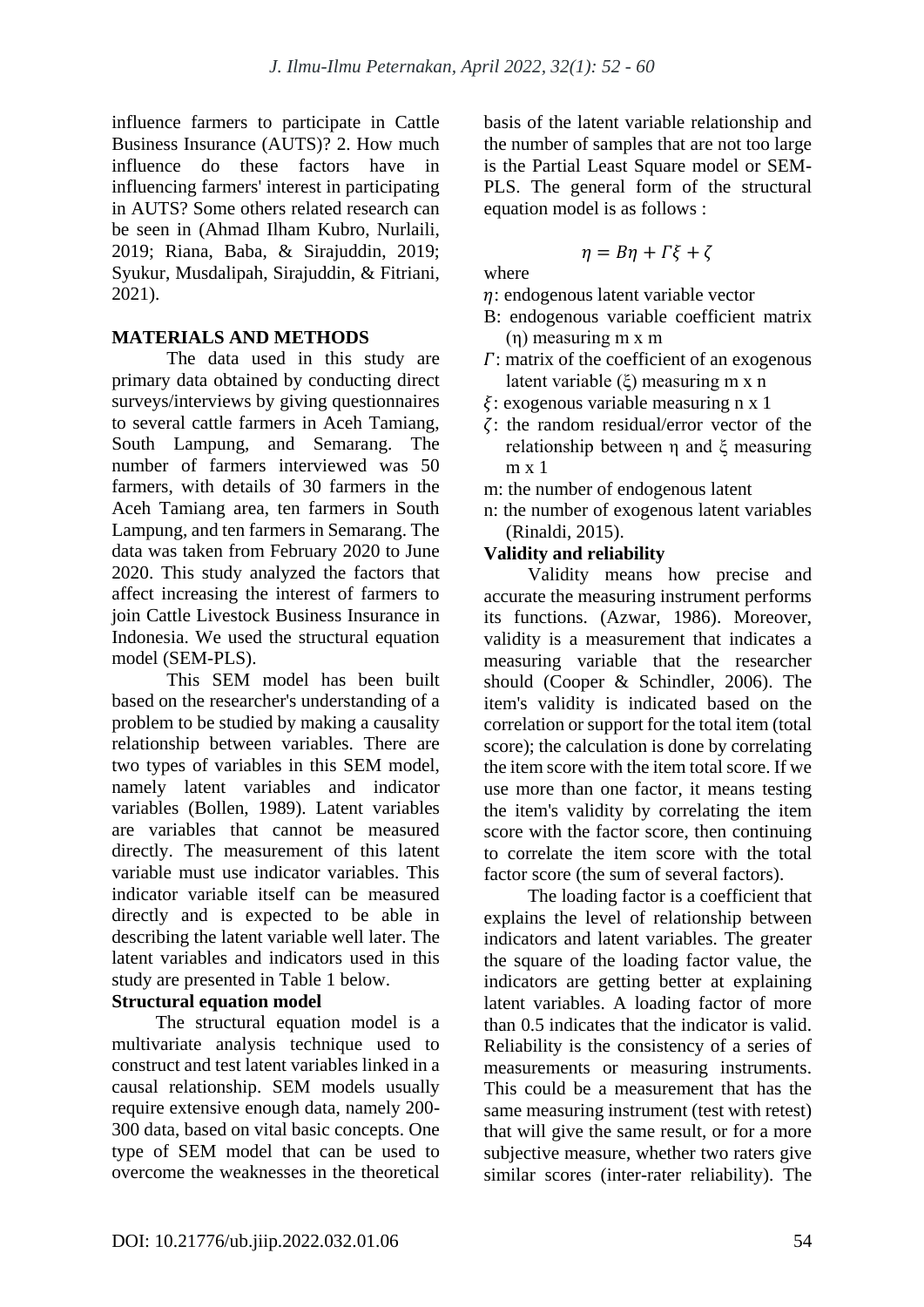reliability of measurement can be seen from the Cronbach Alpha value. If the Cronbach

Alpha is more than 0.6, it indicates that the latent variable is reliable.

| Latent Variable       | Indicator       | Description                                                                                |
|-----------------------|-----------------|--------------------------------------------------------------------------------------------|
| Accuracy              | X1              | The sophistication of AUTS's services                                                      |
|                       | X2              | The officers' physical appearance is attractive.                                           |
|                       | X3              | Adequate supporting facilities                                                             |
|                       | X4              | On-time                                                                                    |
|                       | X5              | Right information                                                                          |
|                       | X <sub>6</sub>  | Right on target                                                                            |
| Responsiveness        | X7              | The officer's speed solved the problem                                                     |
|                       | X8              | The length of time for the registration process                                            |
|                       | X9              | Officer ability to solve problems                                                          |
| Assurance             | X10             | Friendliness of officers                                                                   |
|                       | X11             | Easy of processing claims                                                                  |
|                       | X <sub>12</sub> | Provision of a call centre                                                                 |
| Empathy               | X13             | Easy of achieving AUTS                                                                     |
|                       | X14             | Easy of registration requirements                                                          |
|                       | X15             | Easy of payment                                                                            |
|                       | X16             | The willingness of officers to help costumers                                              |
| Price                 | X17             | Affordable premium                                                                         |
|                       | X18             | <b>Benefit of AUTS</b>                                                                     |
| Activity              | Y1              | Having an insurance policy outside the BPJS                                                |
|                       | Y2              | Following AUTS in the last few years                                                       |
| Interest              | Y3              | Respondents prefer the services of a safe financial                                        |
|                       |                 | institution.                                                                               |
|                       | Y4              | Looking for financial services that are low cost                                           |
|                       |                 | but have high benefits                                                                     |
|                       | Y <sub>5</sub>  | Respondents prioritizing quality price is not an                                           |
|                       |                 | obstacle.                                                                                  |
|                       | Y <sub>6</sub>  | Buy goods/products that are easy to get                                                    |
|                       | Y7              | Loves practical things                                                                     |
| Opinion               | Y8              | Livestock insurance makes farmers tranquil from                                            |
|                       |                 | the risk of loss.                                                                          |
|                       | Y9              | With insurance, farmers can focus more on                                                  |
|                       |                 | maintaining production quality.                                                            |
|                       | Y10             | There is no need to be too serious in paying                                               |
|                       |                 | attention to livestock health with livestock                                               |
|                       |                 | insurance.                                                                                 |
| Interest in Following | <b>P10</b>      | Possibility of continuing to follow AUTS with                                              |
| <b>AUTS</b>           |                 | government subsidies                                                                       |
|                       | P <sub>11</sub> | Possibility of continuing to follow AUTS without                                           |
|                       |                 | government subsidies                                                                       |
|                       | P12             | Willingness to recommend AUTS<br>$\frac{1}{2}$ and $\frac{1}{2}$ and $\frac{1}{2}$ form do |

**Table 1.** The latent variables and indicators

To clarify the discussion in this research, here we present some basic theoretical foundations.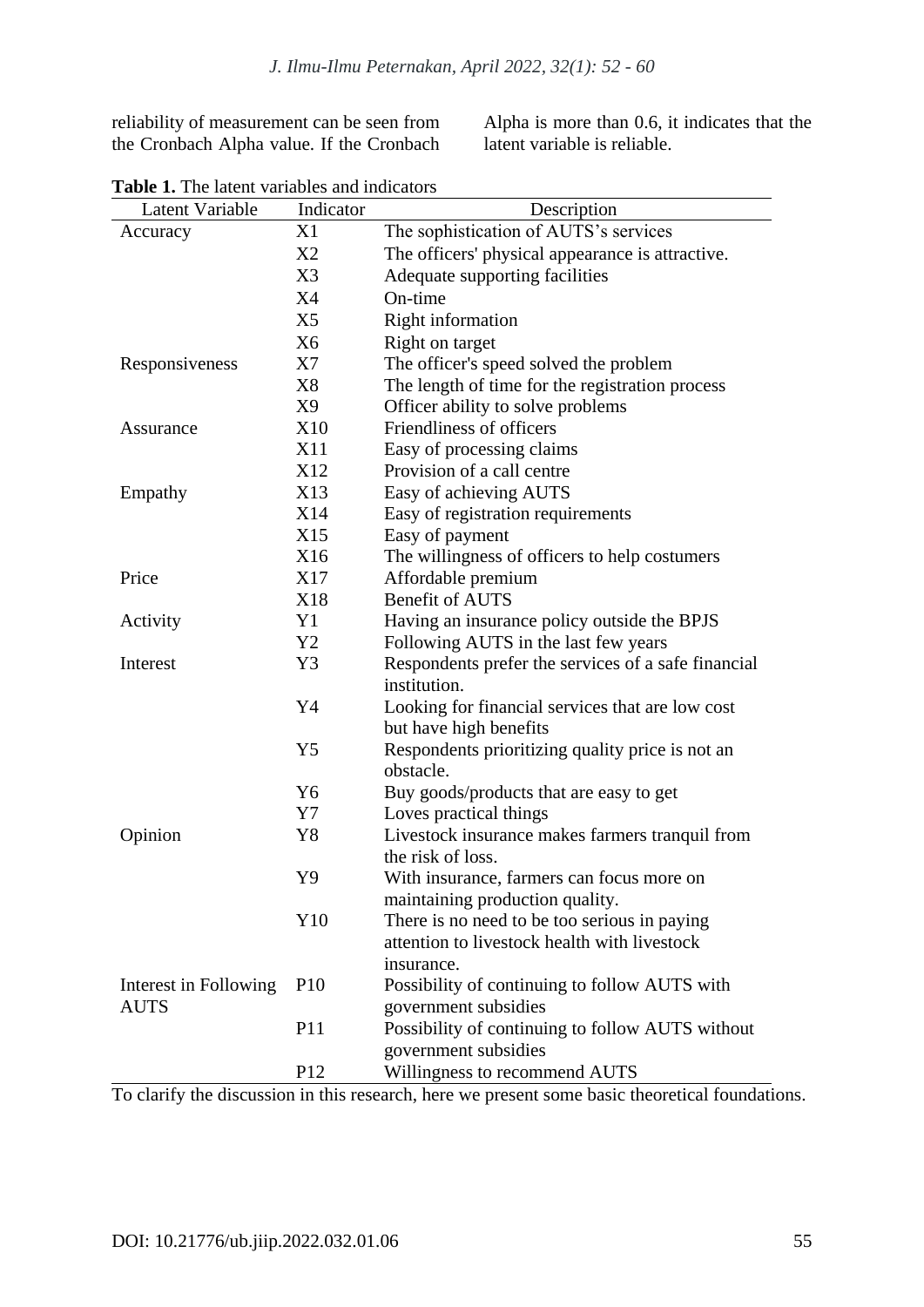### **Normality test (univariate and multivariate)**

Normality test aims to find out whether the data has normal distribution or not. The multivariate normality test is a normal distribution test for all variable data. However, this test can also be carried out on every variable (univariate), with the logic that if each variable fulfils the normality assumption, then together (multivariate), the variable is also considered to fulfil the normality assumption. The univariate normality test used the cr kurtosis value (critical ratio kurtosis).

If  $|\text{cr kurtosis}| < 2.58$ , the indicator is normally distributed (Nawangsari & Rahmawati, 2018). Then, we use Mardia's multivariate normal test for the Multivariate normal test.

### **Model fit-test**

In formulating a model, it almost certainly ends with testing the model's fit or testing the model's suitability with the research data that we have. The complexity of the model that has been measured requires a more complex instrument for testing the suitability or suitability of the required model. In SEM, the "fit model" describes the suitability between the covariance matrix of the sample and the estimated population covariance matrix.

Therefore, the main question posed in the model fit test is, "Does the proposed model produce a population covariance matrix estimation consistent with the sample of covariance matrix?". A model (measurement model and structural model) is said to fit or according to the data if the sample covariance matrix does not differ from the estimated population covariance matrix produced. Then the statistical hypothesis for the suitability test of the model in SEM is formulated:

- H0: There is no matrix difference between the covariance sample and the population covariance matrix,
- H1: There is a difference between the sample and population covariance matrices.

Many model fit tests can be used in the SEM model, including those criteria shown in Table 2 below.

|  |  |  |  | <b>Table 2.</b> Some SEM model fit tests |  |
|--|--|--|--|------------------------------------------|--|
|--|--|--|--|------------------------------------------|--|

| <b>Lable 2.</b> Some SERVI model in tests |                              |
|-------------------------------------------|------------------------------|
| Criteria                                  | Critical value to be the fit |
| p-value                                   | $\geq 0.05$                  |
| Root Mean Square Error (RMSEA)            | $\leq 0.08$                  |
| The goodness of Fit Indeks (GFI)          | $\geq 0.9$                   |
| Adjusted Goodness of Fit Index (AGFI)     | $\geq 0.9$                   |
| Tucker Lewis Index (TLI)                  | $\geq 0.95$                  |
| Comparative Fit Index (CFI)               | $\geq 0.95$                  |

GFI is a similar measurement to the coefficient of determination in simple regression analysis to measure how much the model can explain the diversity of data. The formula for GFI is

| $GFI=1$ | $tr\left  \left( \hat{\Sigma}^{-1} S - 1 \right)^2 \right $ |  |
|---------|-------------------------------------------------------------|--|
|         | $tr\left[\hat{\Sigma}^{-1}S\right]^2$                       |  |

(Hair, Anderson, Tatham, & Black, 1998).

#### **RESULT AND DISCUSSION**

In this study, we analyze the influence of several latent variables on a farmer's interest in joining livestock insurance. There are two models that we have tried to analyze in this study. Then, we describe a description of the proposed model in the following section.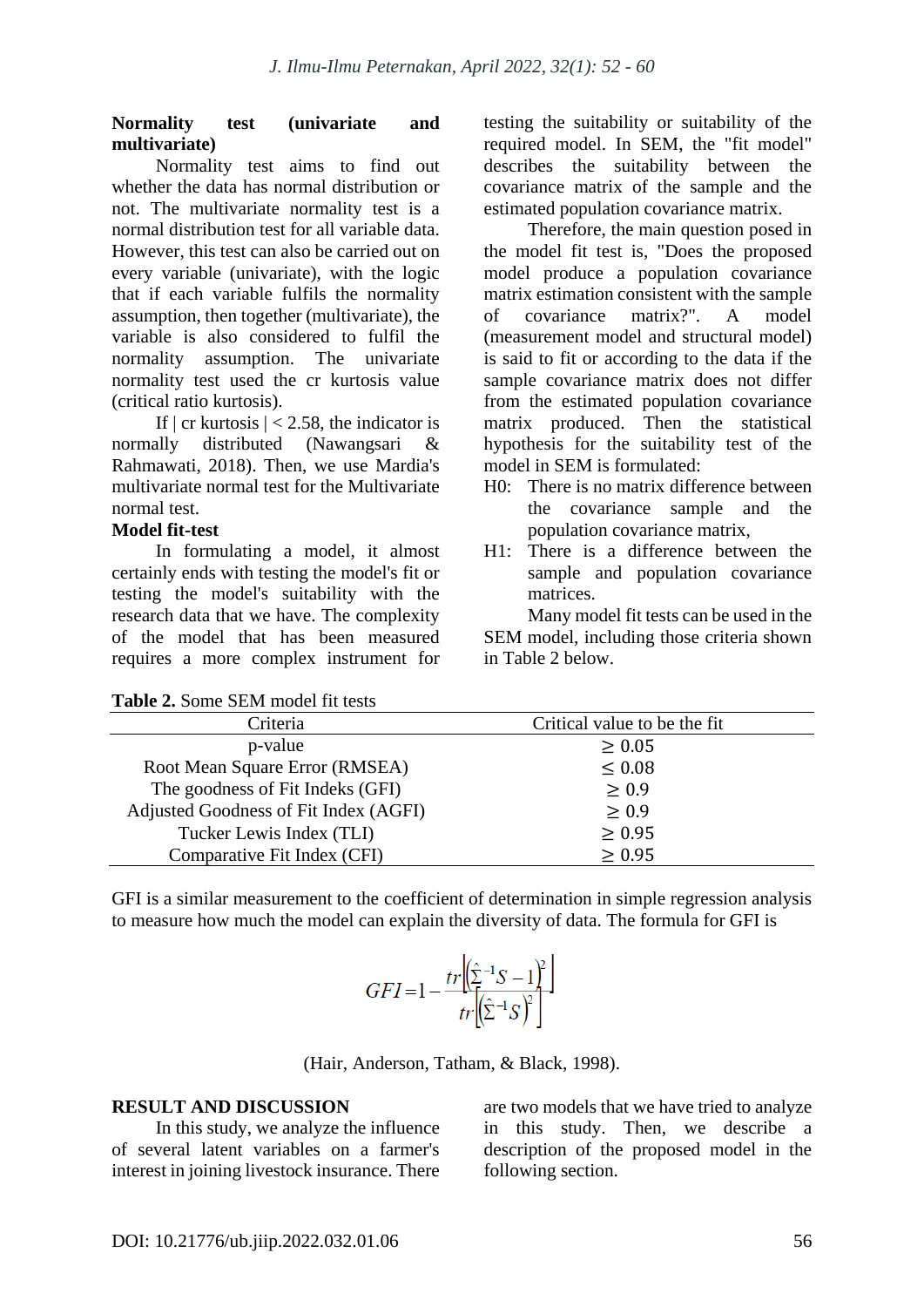#### **Model 1**

In Model 1, the latent variables are tested to see if the farmer are interested in taking insurance such that the variables are Service Quality and Insurance Awareness. The Service Quality variable was measured using 18 indicators  $(X1-X18)$ , and the insurance awareness variable was measured from 10 indicators (Y1-Y10), while the interest variable can be measured from three indicator variable questions (P10-P12).

The hypotheses used are:

- 1. Service Quality and insurance awareness directly influence farmer's interest in taking insurance.
- 2. Insurance Awareness is influenced by the quality of services provided by insurance service providers.

The following is a chart of model 1 based on these hypotheses.



Validity is the accuracy of the measuring device in measuring the desired variable. The validity test is carried out to see whether the indicator variable is good enough in measuring the latent variable. A validity test can be done by looking at the loading factor value. If the loading factor value is more than 0.5, the indicator is said to be valid. The validity test carried out for the indicator variables found that the X3 and X18 indicators were invalid, and all Y1-Y10 indicators were also invalid. The P12 indicator was also invalid. Therefore, it is necessary to change the model for this analysis.

#### **Model 2**

We will measure the factors influencing interest in participating in Cattle Livestock Business Insurance in Model 2 by modifying model 1. If in model 1 there was a latent variable of insurance awareness, then in model 2, this variable did not exist. In model 2, the factors that have been considered to influence interest in joining insurance are five: Accuracy, Responsiveness, Assurance, Empathy, and Price. Below is a chart for the proposed model 2.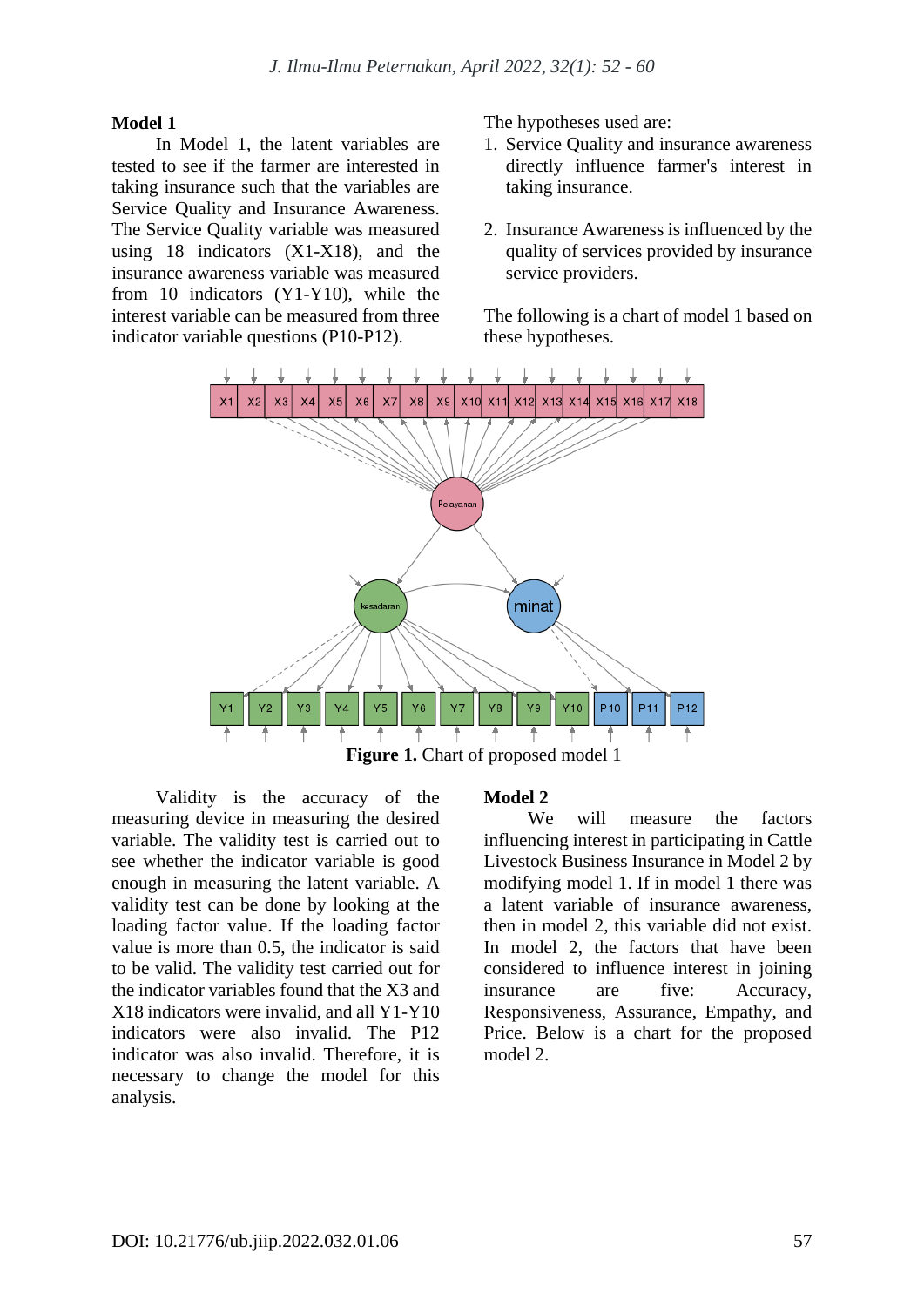

**Figure 2.** Chart of proposed model 2

### **Validity test for the indicators in model 2**

From the results of the SEM test conducted, it was found that the indicators X3, X18, and P12 were invalid because they had a loading factor value of less than 0.5. Therefore, we modified model 2 by using elimination on these invalid indicators.

Before modifying model 2, it is also necessary to check whether there are outlier (outlier) data from the analyzed data. This outlier can be obtained by looking at the Mahalanobis value from the Lisrel output (Joreskog & Sorbon, 1996). If the Mahalanobis value is greater than the Chisquare table value, the data is outlier data. Then, we obtained the 34th data as outlier data so that in the following analysis, this data was eliminated.

#### **Univariate and multivariate normality test**

The univariate normality test is carried out to see whether all indicator variables are normally distributed. One of the assumptions that must be met in the SEM model is that all indicator variables must be normally distributed. The examination can be done by looking at the critical ratio kurtosis (CR kurtosis) value. If | cr kurtosis | < 2.58, the indicator is normally distributed. From the output, all indicator variables follow a normal distribution. This is because the value of  $|cr$  kurtosis  $|< 2.58$ .

Based on the normality test for the multivariate data, one method that can be used is the Mardia multivariate normal test (Kankainen, Taskinen, & Oja, 2004). From the results of the analysis carried out, it can be concluded that the data has a multivariate normal distribution according to Mardia's multivariate normal test.

### **Test fit of the modified model**

We find several criteria that can influence the appropriate model to be studied in this part. Based on Model 2 that we described before, the RMSEA and the pvalue that we obtained still cannot be an appropriate tools.

However, based on Table 2 above and the output that we obtained, modification on GFI model 2 is still not appropriate. It means that modifications are still needed in the indicator relationship, or we can say that there is multicollinearity between indicators that need to be corrected.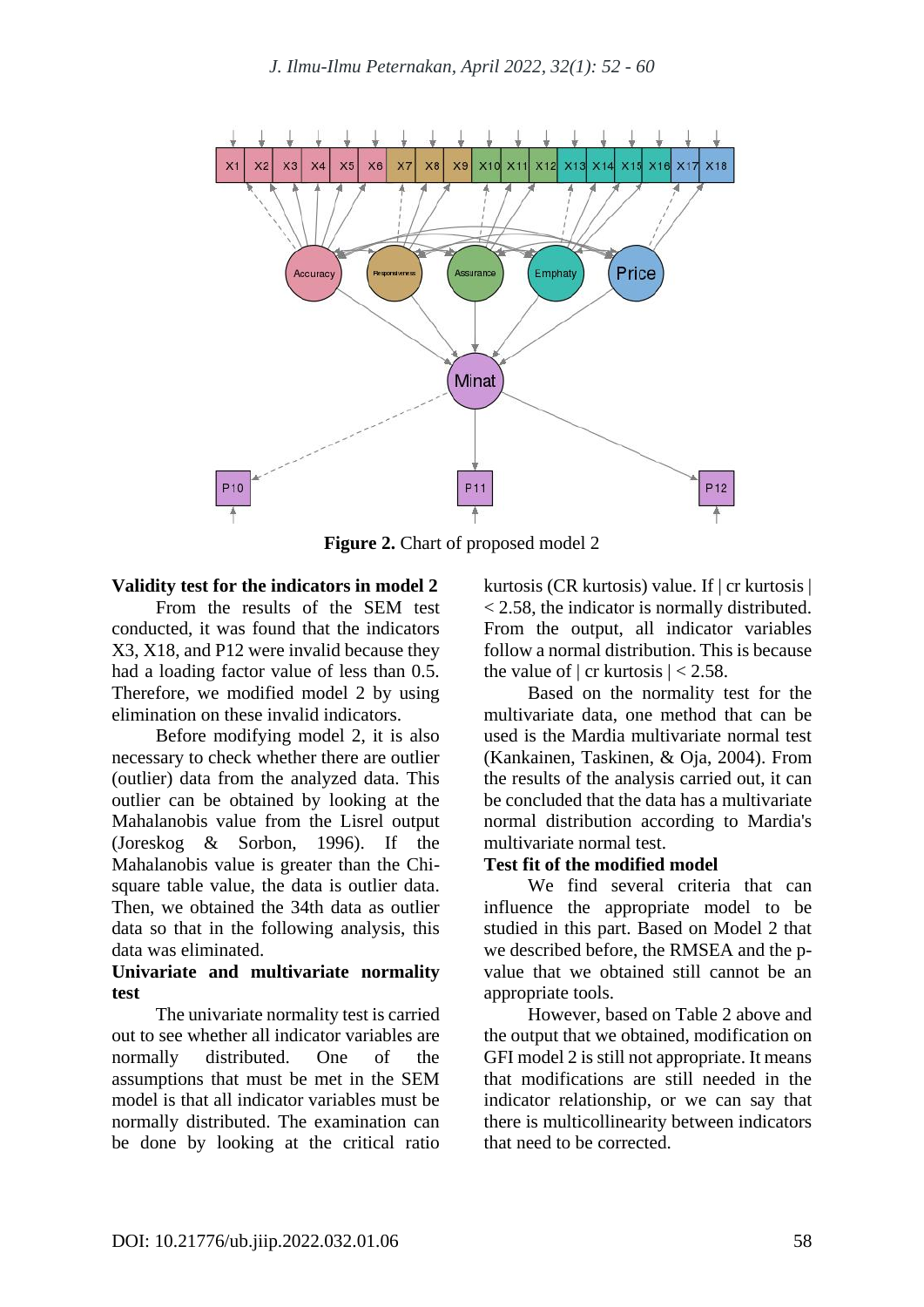

**Figure 3.** The Lisrel model SEM output for the modified model 2

#### The following equation has given the structural equation model of interest in following AUTS: Interest = 3.264Accuracy − 1.428Responsiveness − 2.244Assurance −0.263Emphaty + 0.834Price.

The output above concludes that the accuracy variable is the latent variable that gives the most significant influence for farmers to join in insurance. This shows that the quality of insurance services such as timeliness in claim settlement, right on target, and the availability of supporting facilities are the most influencing factors for farmers to join AUTS insurance. Besides that, farmers' perceptions of prices are also high. This variable comes second to accuracy. This is also evident from the P11 indicator (availability of government subsidies), which provides the most significant contribution in measuring farmers' interest directly in insurance.

#### **CONCLUSIONS**

We propose a structural equation model to describe factors that influence farmer in Indonesia to join the Cattle Livestock Business Insurance or Asuransi Usaha Ternak Sapi (AUTS) program. Based on our analysis research, accuracy become the highest factor that gives the most influence for farmers to join the AUTS program. Several indicators, namely X1-X6, measured this factor. The price factor also becomes a second significant influence. They were then followed by the empathy, assurance, and responsiveness factors.

Based on this research, we can suggest that the government should evaluate the sustainability of the cattle business insurance program by increasing the service quality factor and affordable premium prices. A good premium formulation is needed so that farmer are still interested in participating in AUTS, especially after the government does not subsidize this program. The role of insurance companies as insurance providers is also crucial in this case. The data to be analyzed should be even more significant in the future because the